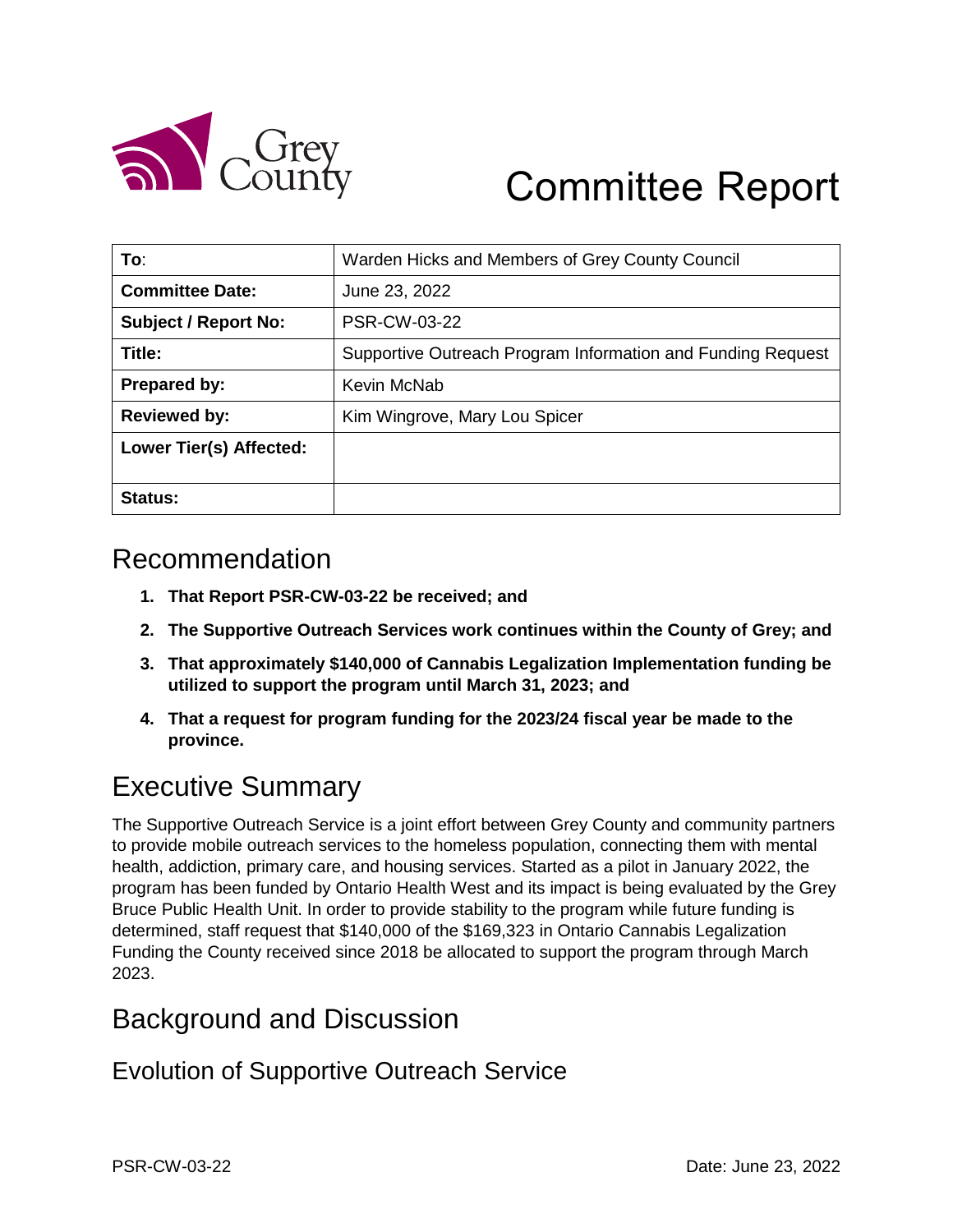The Supportive Outreach Service (S.O.S.) meets people where they are (both in physical location and in their journey) to provide person centered health and wraparound mobile response to improve health outcomes and health equity of individuals who experience barriers in accessing health and social services in Grey and Bruce Counties.

S.O.S. was formed after the observed impact of a multiorganization, multi-sectoral, collaborative approach to addressing a COVID-19 outbreak in a rooming house in southern Grey County.

The outbreak highlighted the need to address health equity and health outcome gaps seen in individuals and groups that experience barriers in accessing health and social services. In a study of the outbreak situation, it was found that residents of the rooming house were low income and a transient mobile community (experiencing "couch surfing") without stable housing. The outbreak debrief summary identified a prevalence of mental illness, substance use, domestic violence, and a detachment from the health system.

In addressing the outbreak, several community partners from both health and non-health sectors came together to organize a rapid and coordinated response. The focus was on clientcentered care, which led to building connections with individuals who had not previously had the opportunity to access health and social support.

The need for collaboration and communication is of the utmost importance amongst partners to treat the whole person for health and social needs. Health needs engagement is limited and very difficult and quite often not successful if social needs are not met ahead of or during treatment. Likewise, once social needs are met the need for health and case management is imperative to ensure the person is successful in their journey. Often due to lack of resources and outreach services, social needs are not met ahead of health and health does not support after needs are met. The cooperation of health and social agencies through this work has been phenomenal and all need to be recognized for the great work that they are doing to support this project.

#### Partner Agencies



The outbreak summary debrief recommended the establishment of a community partnership with a mobile outreach component to provide coordinated community care and help reach individuals who would not otherwise access these services due to equity, situational or personal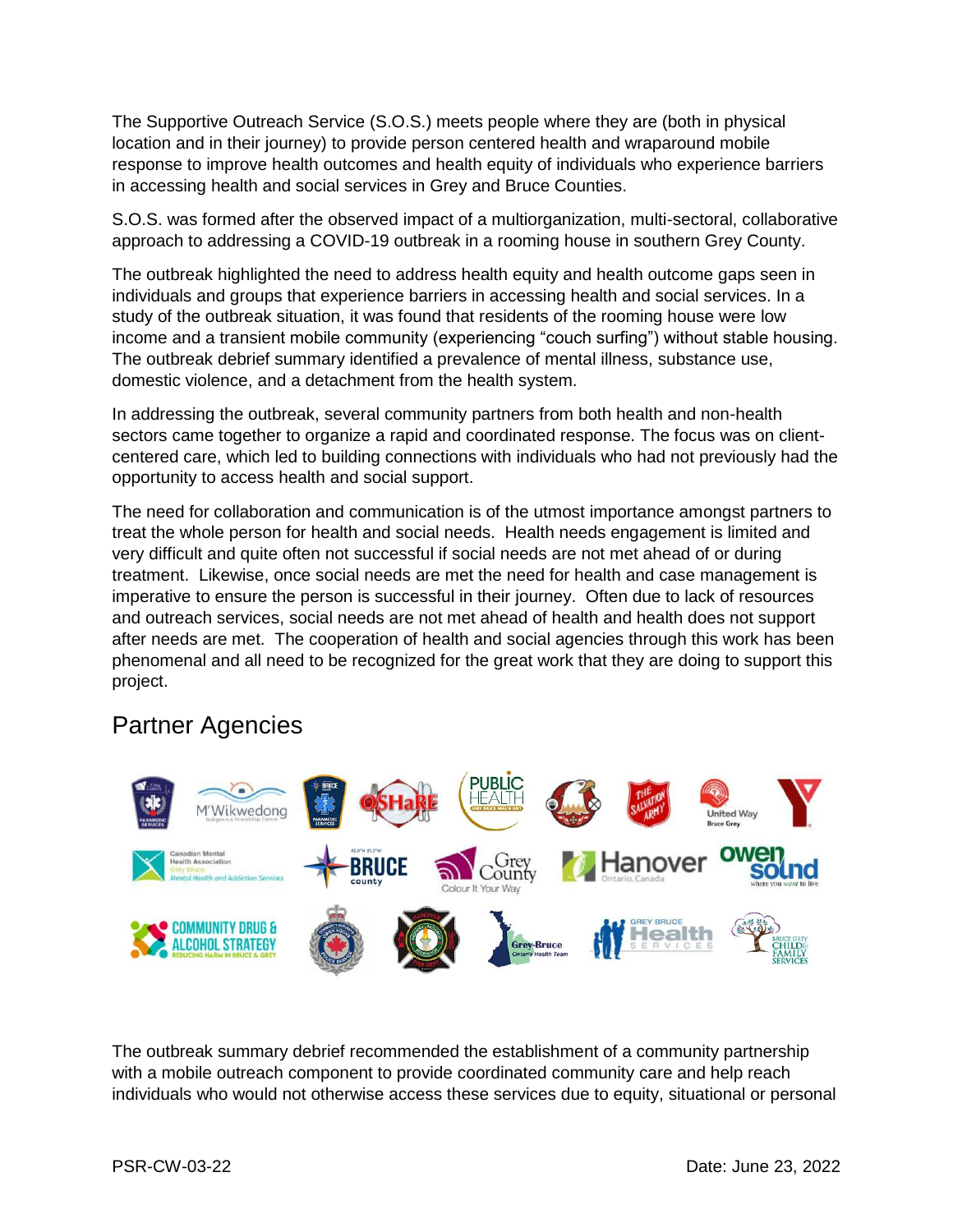challenges. In October 2021, two fixed S.O.S. locations were identified and developed, based on community needs assessment, to provide initial outreach services and support in areas assessed as having a high need.

As the project evolved, the need for mobile response to provide direct services to individuals was evaluated. A short-term proposal was developed to secure funding for a pilot mobile outreach project in January 2022 which was approved and initiated the week of January 30, 2022. The new mobile S.O.S. component was incorporated into the existing project structure and evaluation framework. Funding for the initial twelve-week pilot was provided by Ontario Health West through the Grey Bruce Ontario Health Team. Team members consist of addictions specialist physicians, nurse practitioner from Grey Bruce Health Services specializing in addictions, mental health counsellor from the Canadian Mental Health Agency Grey Bruce, social navigator from the United Way Grey Bruce and a community paramedic from Grey County Paramedic Services.

Although SOS fixed locations are in Hanover and Owen Sound as time allows the mobile team has expanded service to Meaford, Southgate and West Grey. The goal of SOS is to be available County wide based upon resource availability.

#### Structure, Planning, Operations, Reporting and Evaluation

As the initial group of partners was mobilized, there was a need to formalize a project team to ensure a coordinated approach. An advisory committee was formed to guide the project strategy as well as Operational and Evaluation and Planning workgroups. A public health approach was used and integrated into the existing project led by the Grey Bruce Health Unit in consultation with community partners. Planning and evaluation frameworks were developed, and a health equity impact assessment was conducted. These planning tools and facilitated committee and working groups allowed the project to proceed in a coordinated manner while achieving common objectives to reach the shared overall goal. The Grey Bruce Health Unit working with all partners has completing an interim and final report based upon the initial 12 week program and continues to gather information to produce a more robust report late 2022 early 2023. Initial reports clearly an unmet need in the community and the need for social and health services for these community members.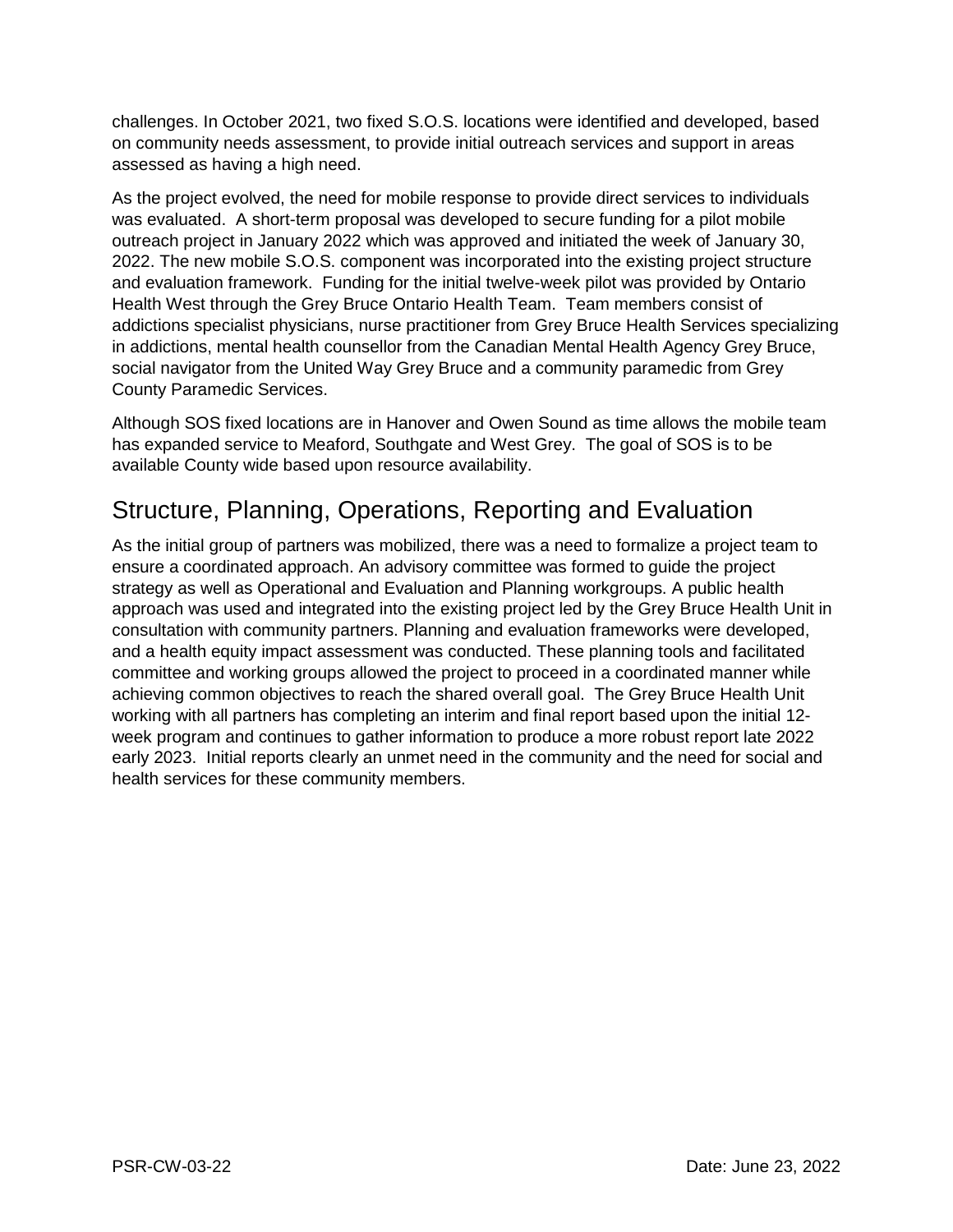### Care provided by SOS



#### Staffing Considerations

Evolution of the team based upon demands and availability of staffing has resulted in a change of staffing model. The addictions nurse practitioner has move to a 0.5 full time position from a full-time position with added on-call to delegate to community paramedics. The significant demand for street outreach mental health counseling and limited resources to refer to has resulted in adding an additional mental health counselor to the team from CMHA.

## Funding

The initial pilot was funded through the Ontario Health West High Intensity Supports at Home (HISH) funding through the Grey Bruce Ontario Health Team. To continue with the project OH West provided Grey County an additional \$360,000 to continue while base/permanent funding is being pursued. To continue with the program until March 31, 2023, an additional \$140,000 is required with the total cost of the program approximately \$500,000 yearly. Staff is requesting to utilize \$140,000 of the \$169,323 in existing Ontario Cannabis Legalization Implementation funding to cover additional costs until March 31, 2023.

Using the data and evaluation results from the pilot phase of the program, staff request support to approach the province for funding to operate the program in the 2023/24 fiscal year.

## Legal and Legislated Requirements

None

### Relevant Consultation

☒ External: Grey Bruce Public Health Unit, Grey Bruce Health Services, Canadian Mental Health Association Grey Bruce, United Way

☒ Internal: CAO, Finance, Housing